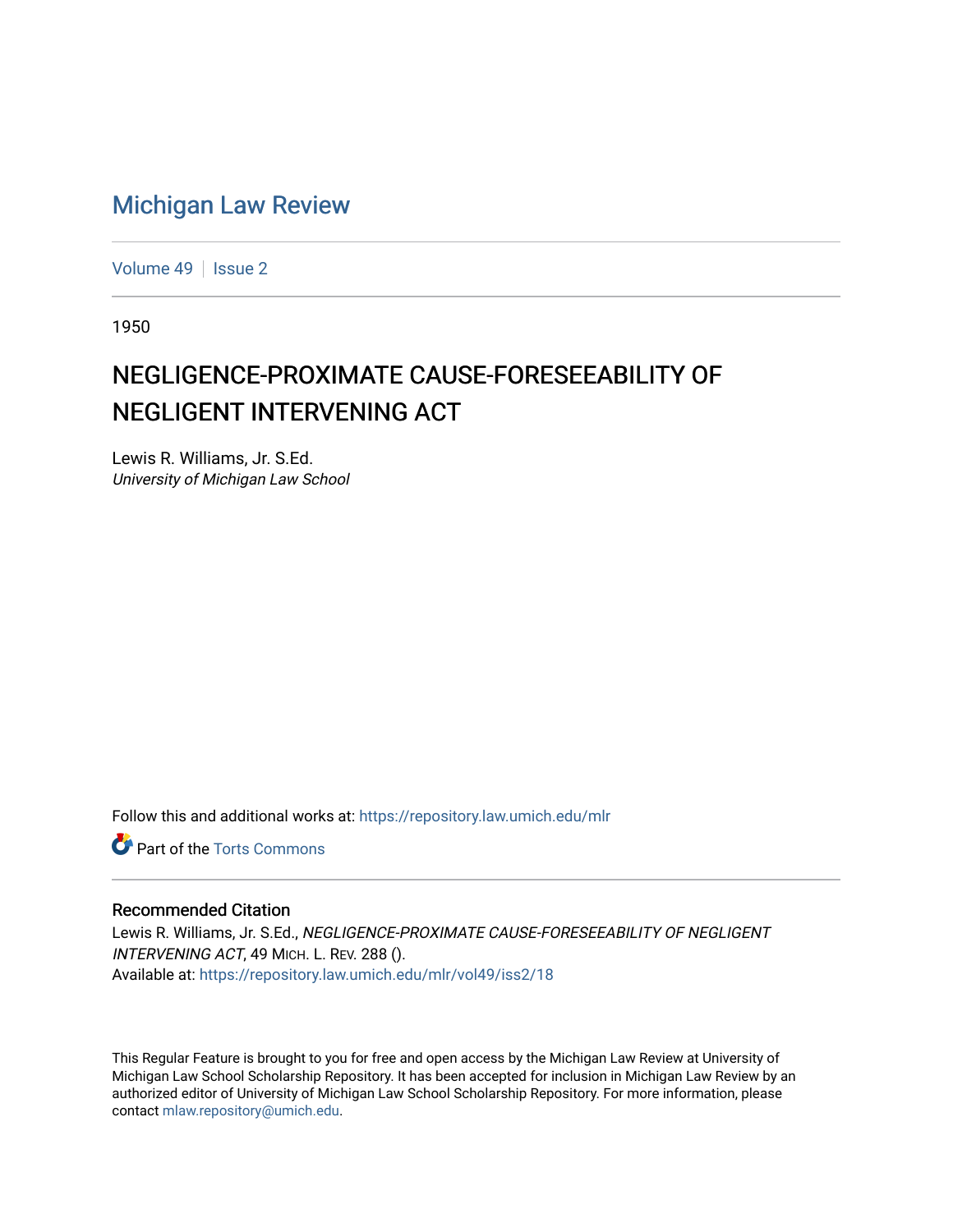NEGLIGENCE-PROXIMATE CAUSE-FORESEEABILITY OF NEGLIGENT INTER-VENING AcT-Plaintiff's intestate purchased from Montgomery Ward & Company a gas water heater which had been manufactured by a third party. The heater was installed by defendant Rulane Gas Company. It worked satisfactorily for fourteen months until the flame went out due to unknown causes. Deceased notified the defendant, and sixteen hours later it sent a repairman to investigate the trouble. He descended to the basement with deceased and struck a match in disregard of a warning not to do so. An explosion followed in which both deceased and the repairman were killed. Investigation showed that the "automatic cut-off" valve was defective, allowing gas to flood the basement after the flame had gone out. After the commencement of this suit by plaintiff, defendant filed a cross-complaint against Montgomery Ward & Company, alleging negligence in failing to inspect the heater and thus failing to determine that it had a defective cut-off valve. The jury returned a verdict against defendant for \$25,000 and against the cross-defendant for \$12,500. *Held,* judgment reversed as against cross-defendant Montgomery Ward & Company on the ground that the intervening negligence of the defendant was not foreseeable and made cross-defendant's negligence the remote and not the proximate cause of the injury. *Rulane Gas Co. v. Montgomery Ward* & Co., (N.C. 1949) 56 S.E. (2d) 689.1

The question of what will constitute "insulating" negligence so as to cut off liability for an actor's negligent conduct appears to be one of the most elusive concepts in the law of torts. The rules are easily stated, but great difficulty arises in their application to the sets of facts before the courts. If the negligence of two or more persons concurs in contributing to an accident, the injured person may hold them jointly and severally liable.<sup>2</sup> The requirement of "concurring"

<sup>1</sup> A serious question arises as to whether Montgomery Ward & Company was actually under a duty to inspect the sealed automatic cut-off valve. The TonTs RESTATEMENT §402 (1948 Supp.) reversed its previous stand and now takes the position that the vendor of chattels of this nature manufactured by third parties is not under a duty to inspect. An illustration very similar to the facts of the instant case is set forth therein at p. 717: "A, a wholesale distributor, sells to B, a retail vendor, who in turn, sells to C, a defective gas heater, obtained from a reputable manufacturer and which A and B believe to be in perfect condition although they have not inspected it. The heater when used emits poisonous fumes, harming C. Neither A nor B is liable to C." It was held in O'Rourke v. Day and Night Water Heater Co., Ltd., (Cal. App. 1939) 88 P. (2d) 191 that a manufacturer was under no duty to inspect the sealed apparatus of the safety valve manufactured by another company.

2 Buda v. Foley, 302 Mass. 411, 19 N.E. (2d) 537 (1939); Oviatt, Admr., v. Garretson, 205 Ark. 792, 171 S.W. (2d) 287 (1943); Buckeye Irrigation Co. v. Askren, 45 Ariz. 566, 46 P. (2d) 1068 (1935); Northern Texas Utilities Co. v. Floyd, (Tex. Civ. App. 1929) 21 S.W. (2d) 6; 1 SHEARMAN & REDFIELD, NEGLIGENCE, rev. ed., §39 (1941); TORTS RESTATEMENT §439 (1934).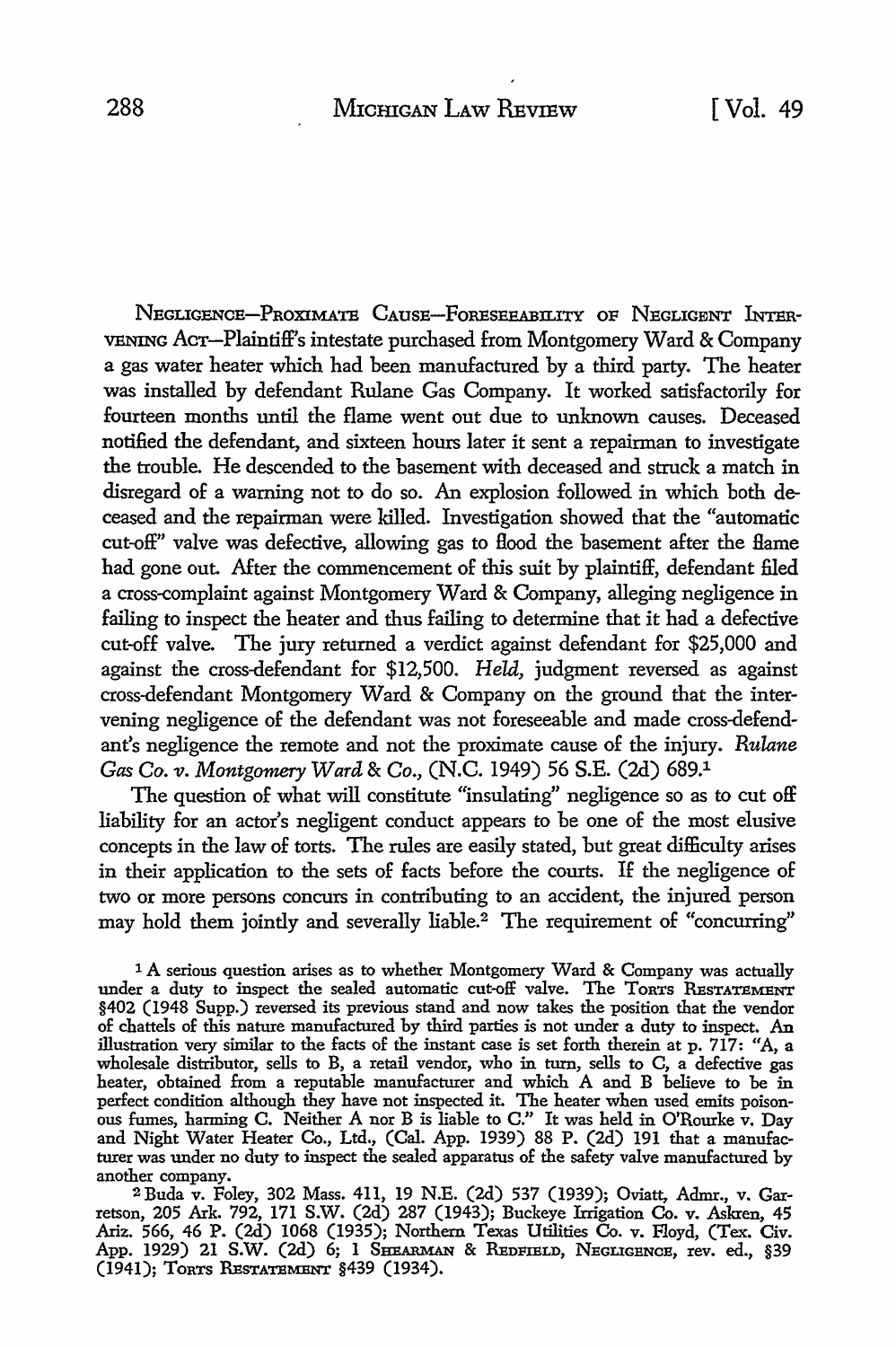negligence would seem to be met without difficulty here. By the nature of the defect, it became manifest only when the flame went out, and as a natural consequence, gas continued to How and Hood the basement up to the time of the explosion. But the rule is qualified by the requirement that the intervening negligent act must have been "reasonably foreseeable."3 It is this point which appears to have given the courts the greatest difficulty. Even though it is often said that proximate cause is usually a question for the jury, $4$  the appellate courts have frequently deemed it advisable to determine themselves whether a specific intervening act of negligence was foreseeable. The decision in the principal case that the negligent act of the repairman was not foreseeable finds some support in several analogous cases,<sup>5</sup> but due to the circumstances of this case the wisdom of the decision is open to question. If an automatic cut-off valve is defective, it is certainly foreseeable that an explosion of some sort might occur. The *Restatement of Torts* takes the position that an intervening negligent act does not break the causal chain where a reasonable man, knowing the situation existing when the act of the third person was done, would not regard it as highly extraordinary that the third person had so acted.6 Can it be said that a negligent act of this type is *highly* extraordinary in view of the nature of the defect? The trial court instructed the jury as to foreseeability in terms which seem to be even more favorable to cross-defendant than the position taken by the *Restatement:* " • . . the liability ... will depend upon the question whether the negligent act of the other was one which a man of ordinary experience and sagacity, acquainted with all the circumstances, could reasonably anticipate or not."7 Having found that the intervening negligent act was foreseeable under the trial court's instruction, it would seem that, a fortiori, the jury would find foreseeability under the *Restatement* test. Under the instruction, the jury could have found the act unforeseeable if they considered it extraordinary, while the *Restatement* test would have required them to find that the act was highly extraordinary. The court put much stress on the fact that fourteen months had elapsed between the time of the sale and the explosion. Again, due to the nature of the defect, time should have no bearing on the foreseeability, for the defect became manifest and dangerous only when the flame ceased to bum. The negligence of the cross-de-

<sup>3</sup>Salt River Valley Water Users' Assn. v. Comum, 49 Ariz. 1, 63 P. (2d) 639 (1937); Rankin v. S. S. Kresge Co., (D.C. W.Va. 1945) 59 F. Supp. 613; Ayers v. Atlantic Greyhound Corp., 208 S.C. 267, 37 S.E. (2d) 737 (1946); 1 SHEARMAN & REDFIELD, NEGLI-GENCE, rev. ed., §38 (1941).

<sup>4</sup>Ashby v. Philadelphia Electric Co., 328 Pa. 474, 195 A. 887 (1938); Conowingo Power Co. v. State of Maryland, (4th Cir. 1941) 120 F. (2d) 870; 1 SHEARMAN & RED-FIELD, NEGLIGENCE, rev. ed., §43 (1941).

<sup>5</sup> Seith v. Commonwealth Electric Co., 241 Ill. 252, 89 N.E. 425 (1909); Hubbard v. Murray, Adm., 173 Va. 448, 3 S.E. (2d) 397 (1939); Stultz v. Benson Lumber Co., 6 Cal. (2d) 688, 59 P. (2d) 100 (1936). Reaching the result that the intervening negligent force is foreseeable: The W. D. Anderson, (D.C. Pa. 1937) 17 F. Supp. 754, affirmed, (3d Cir. 1937) 94 F. (2d) 377; Rankin v. S. S. Kresge Co., supra note 3; Brewer v. Town of Lucedale, 189 Miss. 374, 198 S. 42 (1940).

<sup>6</sup>ToRTS REsTATEMENT §447(c) (1934).

*1* Record of principal case on appeal, p. 208.